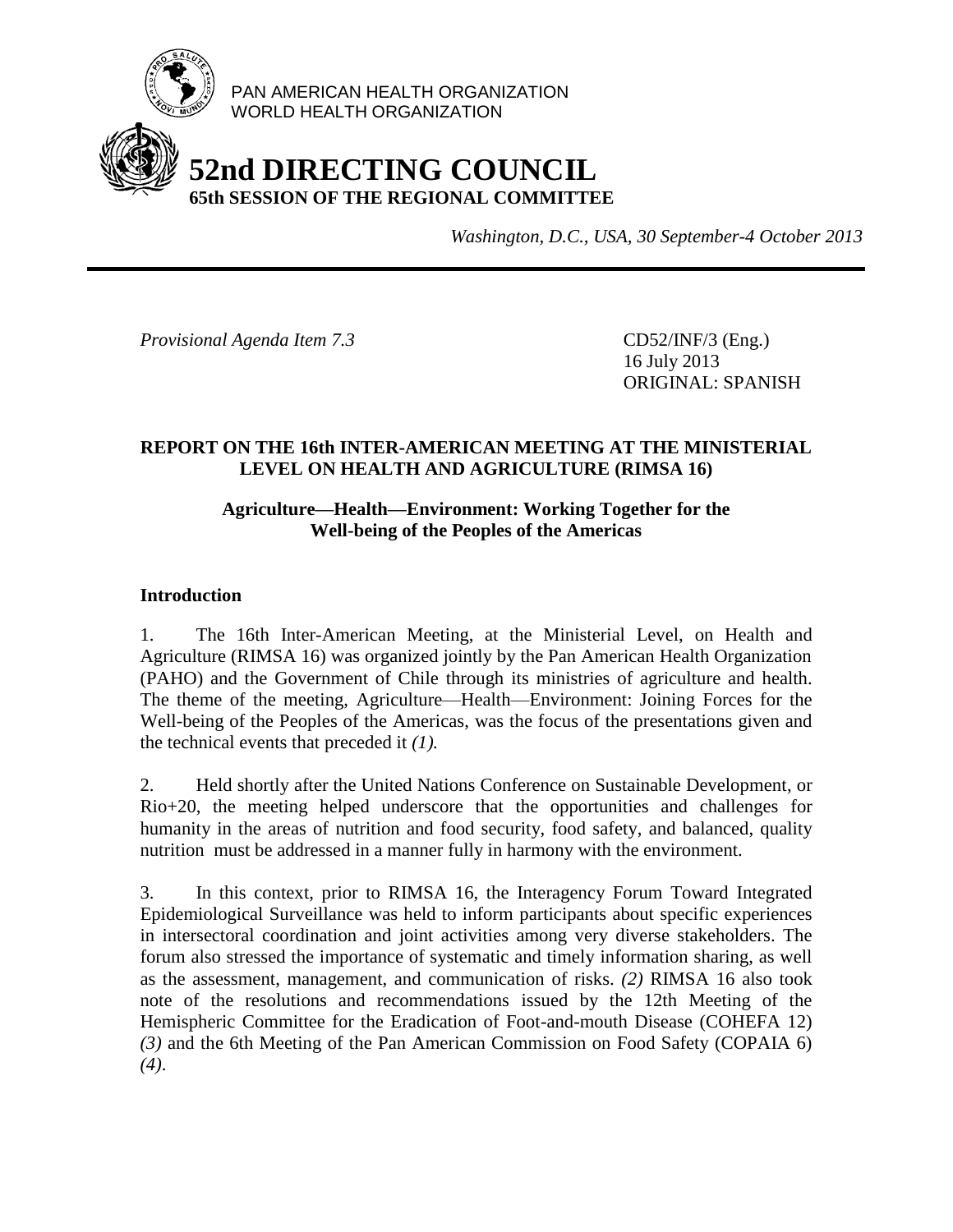CD52/INF/3 (Eng.) Page 2

4. The ministerial forum approved the "Consensus of Santiago, Chile," which urges countries to set up early warning systems and mechanisms for intersectoral coordination as part of the efforts to eliminate human rabies transmitted by dogs and eradicate foot-and-mouth disease from the Americas. It also called on the countries to intensify efforts and join forces to guarantee the production of safe and healthy food, which is essential for the prevention and control of chronic noncommunicable diseases—measures included in PAHO's technical cooperation program in veterinary public health for the period 2014-2019. The importance of technical cooperation initiatives for national capacity-building was noted, and it was urged that such initiatives be implemented with the utmost interagency cooperation and with the coverage and continuity required to achieve their objectives, targets, and results *(5)*.

## **Background**

5. The Region of the Americas has a long tradition of political and technical dialogue between ministries of health and agriculture, dating back to 1968, the year of the First Inter-American Meeting on Foot-and-mouth Disease and Zoonoses Control (RICAZ). In 1980, the name of the meeting was changed to Inter-American Meeting, at the Ministerial Level, on Animal Health, replacing the acronym RICAZ with RIMSA. In 1999, the name of the meeting was changed again—this time to Inter-American Meeting, at the Ministerial Level, on Health and Agriculture, retaining RIMSA as the acronym.

6. RIMSA 12, held in Brazil in 2001, was a historical milestone. For the first time, the ministers of agriculture and health both participated, making it the only permanent regional and global forum at the highest political level for dialogue between the health and agriculture sectors, contributing to advances in health and agriculture in the Region.

7. This forum addresses international cooperation in areas related to veterinary public health. It brings together representatives from the health and agriculture sectors, along with representatives of international organizations, with the private sector participating as an observer. The meeting looks for new ways of dealing with cooperation issues, while transcending institutional and intersectoral boundaries.

8. RIMSA is guides PAHO's joint technical cooperation activities with the countries in veterinary public health.

9. The 16th Inter-American Meeting, at the Ministerial Level, on Health and Agriculture (RIMSA 16) was held in Santiago, Chile from 26 to 27 July 2012. It was convened by the Director of the Pan American Sanitary Bureau, pursuant to Resolution CD17.R19 adopted by the 17th Directing Council of PAHO in 1967 and Resolution CD43.R5, adopted by the 43rd Directing Council in 2001.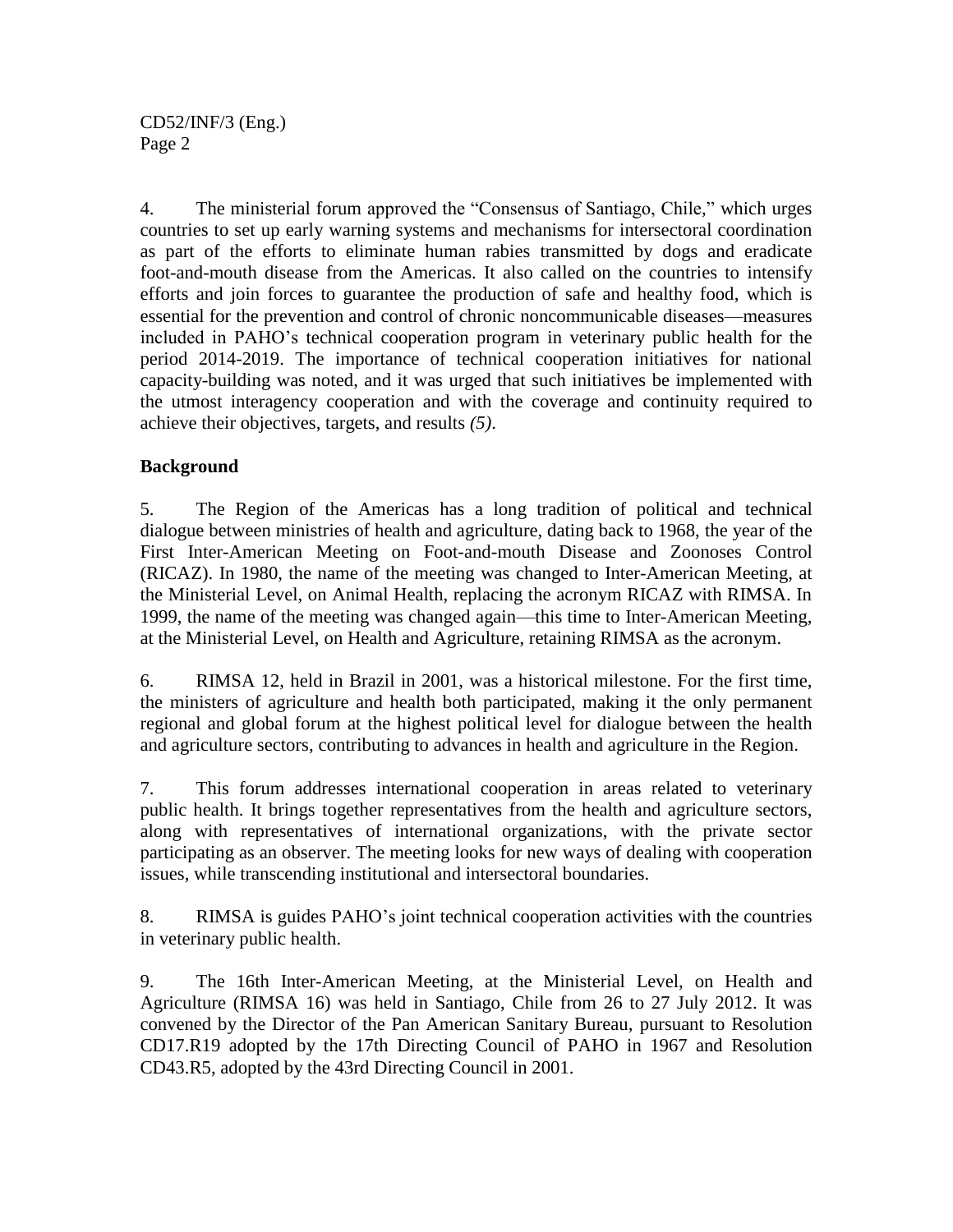### **Situation Analysis**

10. RIMSA 16 analyzed the opportunities and challenges of sustainably meeting the growing demand for affordable, quality food and producing it in an environmentally friendly way while protecting the health of consumers and individuals involved in the agri-food chain. It also considered the lessons learned for risk management in the nexus between human health, food production, and the ecosystem *(1).*

11. The Region of the Americas is a major food producer. For many of its countries, the agricultural sector is not one of the most important but *the* most important generator of jobs and foreign exchange. In Latin America and the Caribbean, one out of every 12 of the subregion's almost 600 million inhabitants suffers from hunger, *(6)* while at the same time, one of every five is overweight or obese, *(7)* making makes food security and nutritional quality initiatives extremely important.

12. The expansion and intensification of crop and livestock production are associated with a growing risk of disease outbreaks and occupational and environmental health problems, as well as antimicrobial resistance *(8, 9).*

13. Given their social and economic importance, foodborne diseases constitute one of the main risks to the growing food trade. While the eradication of these diseases is impossible, initiatives for their prevention and control from the farm to the table have managed to reduce their incidence. Nearly 17% of the public health emergencies of international concern reported within the framework of the International Health Regulations (2005) are connected with the safety of food for human consumption. *(10)* Studies of the burden of foodborne diseases are increasingly necessary, as are efforts to strengthen the countries' capacity to determine their causes.

14. Diseases common to humans and animals continue to pose a constraint to the production and marketing of food products of animal origin and are the cause of serious public health problems. In the past decade, three out of every four of the identified pathogens that affect humans are of zoonotic origin with animal reservoirs or vector- and food-borne transmission.

15. The rabies virus is present in most of the countries of the Region, with several pathogens associated with specific species of animals maintaining its presence and spread. While for many years, rabies transmitted by dogs was responsible for the majority of cases in humans, the disease is well under control and nearing eradication. However, the risk of rabies transmitted by wildlife persists, making it essential to maintain intensive epidemiological surveillance and control programs. Implementation of the regional rabies control program has reduced the number of human cases by approximately 95% (from 355 cases in 1982 to 10 in 2012). Canine rabies has been reduced by 98% (from 25,000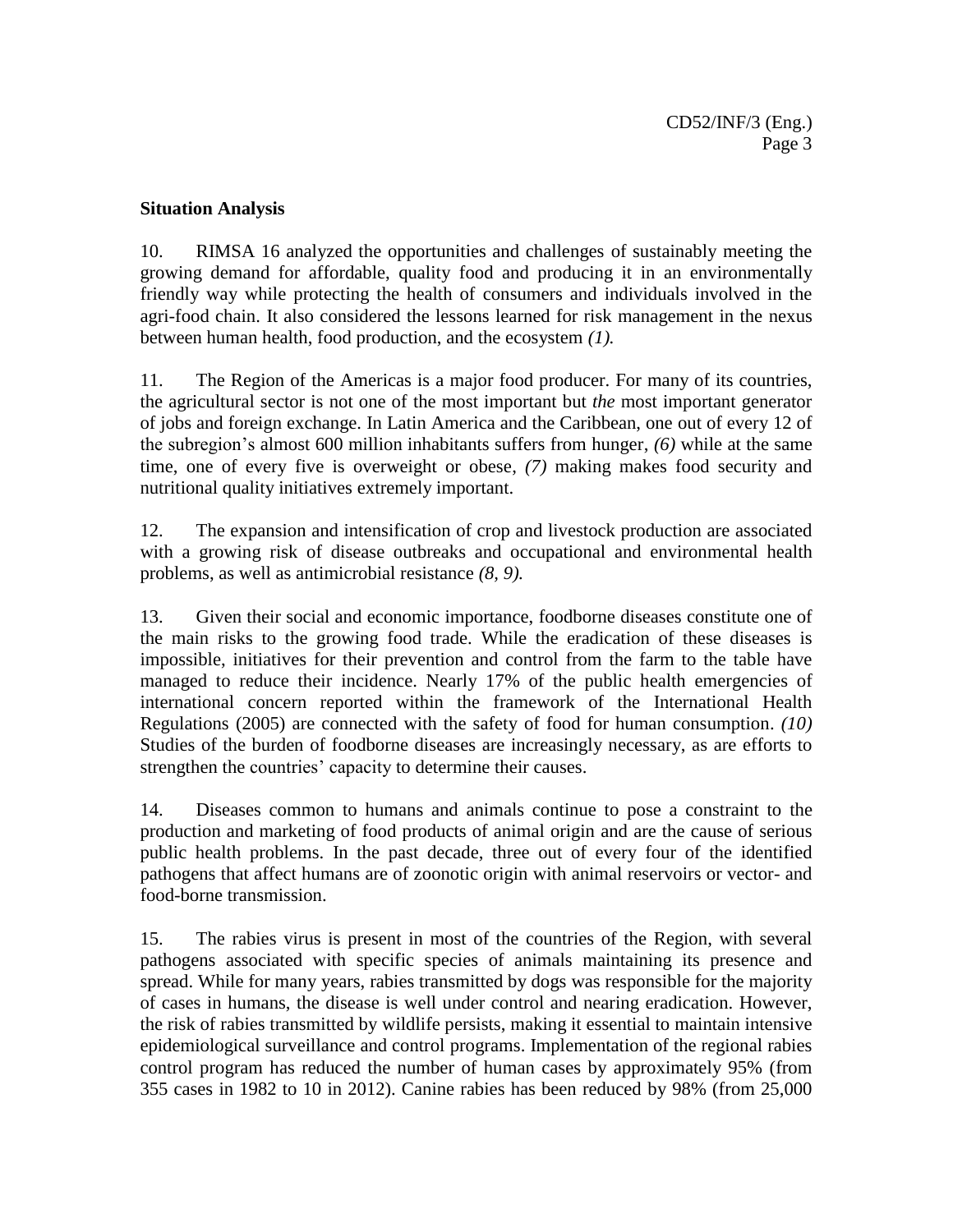CD52/INF/3 (Eng.) Page 4

cases in 1980 to 250 in 2012). Several countries have been declared free of human rabies transmitted by dogs, and out of 35 countries in the Americas, only 7 now report cases of human rabies transmitted by dogs.

16. A host of zoonotic diseases—i.e., plague, brucellosis, tuberculosis, cysticercosis, hydatidosis, trichinosis, and fasciolasis—that were once the target of control initiatives, with significant achievements in many cases, still persist. It is therefore advisable to consolidate their control and definitive elimination to avoid the terrible consequences of their reactivation. Other zoonotic diseases, such as leishmaniasis, fall under vector-borne diseases and neglected diseases, which primarily affect the most vulnerable populations—that is, the poorest and most marginalized groups with less access to health services. Prevention and control of these diseases require a multisectoral approach.

17. Global events and activities such as trade, tourism, and ecotourism, migration, urbanization, and changes in production processes have led to the appearance and spread of emerging infectious diseases, whose immediate detection and control call for close ties between the public health, animal health, and environmental sectors. In this context, concepts like "One health" become particularly important, as they promote and contribute to intersectoral linkage and coordination and the involvement of diverse disciplines with the know-how to achieve a common objective: the health and well-being of the population.

18. The Region is perpetually subject to natural disasters of many types, some of them attributable to climate change. In their wake, old health risks increase and new ones emerge, the quality of life is diminished, large numbers of people and animals, both domestic and wild, are displaced, food becomes scarce, and new conditions arise that affect the interaction between humans and animals, especially wildlife.

19. The Region has participated in a variety of activities for the prevention, control, and elimination of emerging infectious diseases, among them severe acute respiratory syndrome (SARS) (Canada), bovine spongiform encephalopathy (BSE) (the United States, Canada, and Brazil), and the highly pathogenic avian influenza (Mexico). This confirms the importance of strengthening capacity in the countries to improve and maintain their knowledge and skills, thereby enabling them to react quickly and effectively to the risks associated with these types of problems.

20. Other diseases of animal origin, such as foot-and-mouth disease, have been the focus of major public-private control and elimination initiatives. For years, the Region has had an extensive disease-free area covering North America, Central America, and the Caribbean. However, there are still countries and areas in South America where the disease is endemic, jeopardizing the progress made. In this subregion, countries invest over US \$1.3 billion annually in efforts to achieve its eradication by 2020. These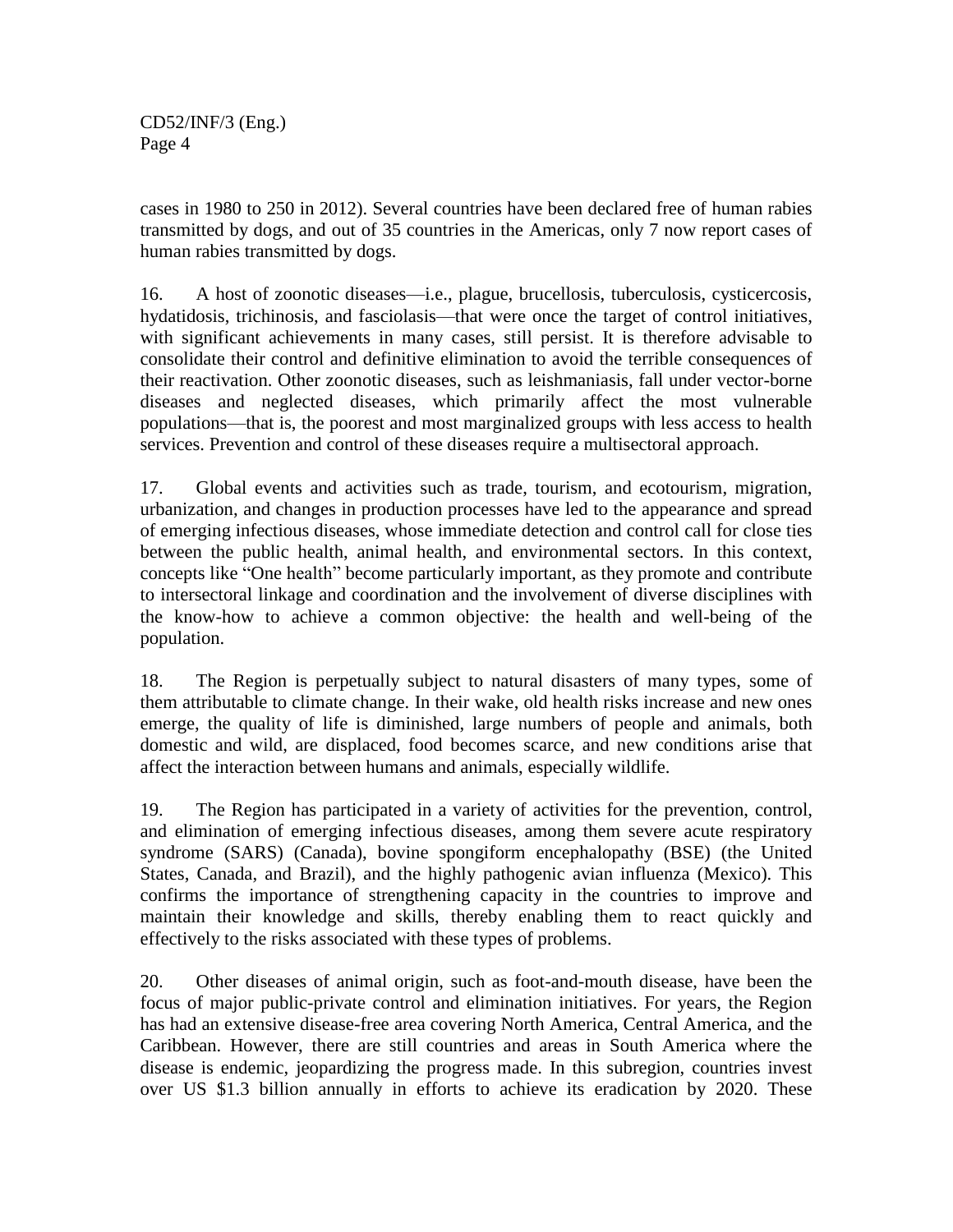initiatives have been implemented under the Plan of Action 2011-2020 of the Hemispheric Program for the Eradication of Foot-and-mouth Disease (PHEFA), *(11)* with PAHO/WHO, through PANAFTOSA, serving as an entity for technical consultation. The structural measures and advances and the epidemiological intelligence provided by the animal health sector to eradicate foot-and-mouth disease have become especially important for the prevention and control of emerging infectious diseases.

21. All of this underscores the ever-growing need to maintain and improve coordination between public health and animal health services for the prevention, timely detection, control, and elimination of the risks to public health from zoonotic diseases, either because they jeopardize the production and trade of food products of animal origin, as with foot-and-mouth disease, or because they cause diseases in humans.

### **Action by the Directing Council**

22. The Directing Council is requested to take note of this information document, of the Consensus of Santiago de Chile *(5)*, and the other reports of RIMSA 16.

### **References**

- 1. Pan American Foot-and-Mouth Disease Center of the Pan American Health Organization. RIMSA 16 [Internet]. 16th Meeting, at the Ministerial Level, on Health and Agriculture; 26-27 July 2012; Santiago, Chile. Rio de Janeiro (Brazil): PAHO/PANAFTOSA; 2012; [accessed on 23 January 2013]. Available at: <http://ww2.panaftosa.org.br/rimsa16/index.php?lang=en>
- 2. Pan American Foot-and-Mouth Disease Center of the Pan American Health Organization. Interagency Forum: "Toward Integrated Epidemiologic Surveillance"; 25 July 2012; Santiago, Chile [Internet]. Rio de Janeiro (Brazil): PAHO/PANAFTOSA; 2012 [accessed on 23 January 2013]. Available at: [http://ww2.panaftosa.org.br/rimsa16/dmdocuments/FORO%20\(INF3\)%20ingl.pdf](http://ww2.panaftosa.org.br/rimsa16/dmdocuments/FORO%20(INF3)%20ingl.pdf)
- 3. Pan American Foot-and-Mouth Disease Center of the Pan American Health Organization. Resolutions of the COHEFA12 [Internet]. 12th Meeting of the Hemispheric Committee for the Eradication of Foot-and-Mouth Disease; 24 July 2012; Santiago, Chile. Rio de Janeiro (Brazil): PAHO/PANAFTOSA; 2012 [accessed on 23 January 2013]. Available at: [http://ww2.panaftosa.org.br/cohefa12/dmdocuments/Cohefa12%20\(INF1\)%20ing.](http://ww2.panaftosa.org.br/cohefa12/dmdocuments/Cohefa12%20(INF1)%20ing.pdf) [pdf](http://ww2.panaftosa.org.br/cohefa12/dmdocuments/Cohefa12%20(INF1)%20ing.pdf)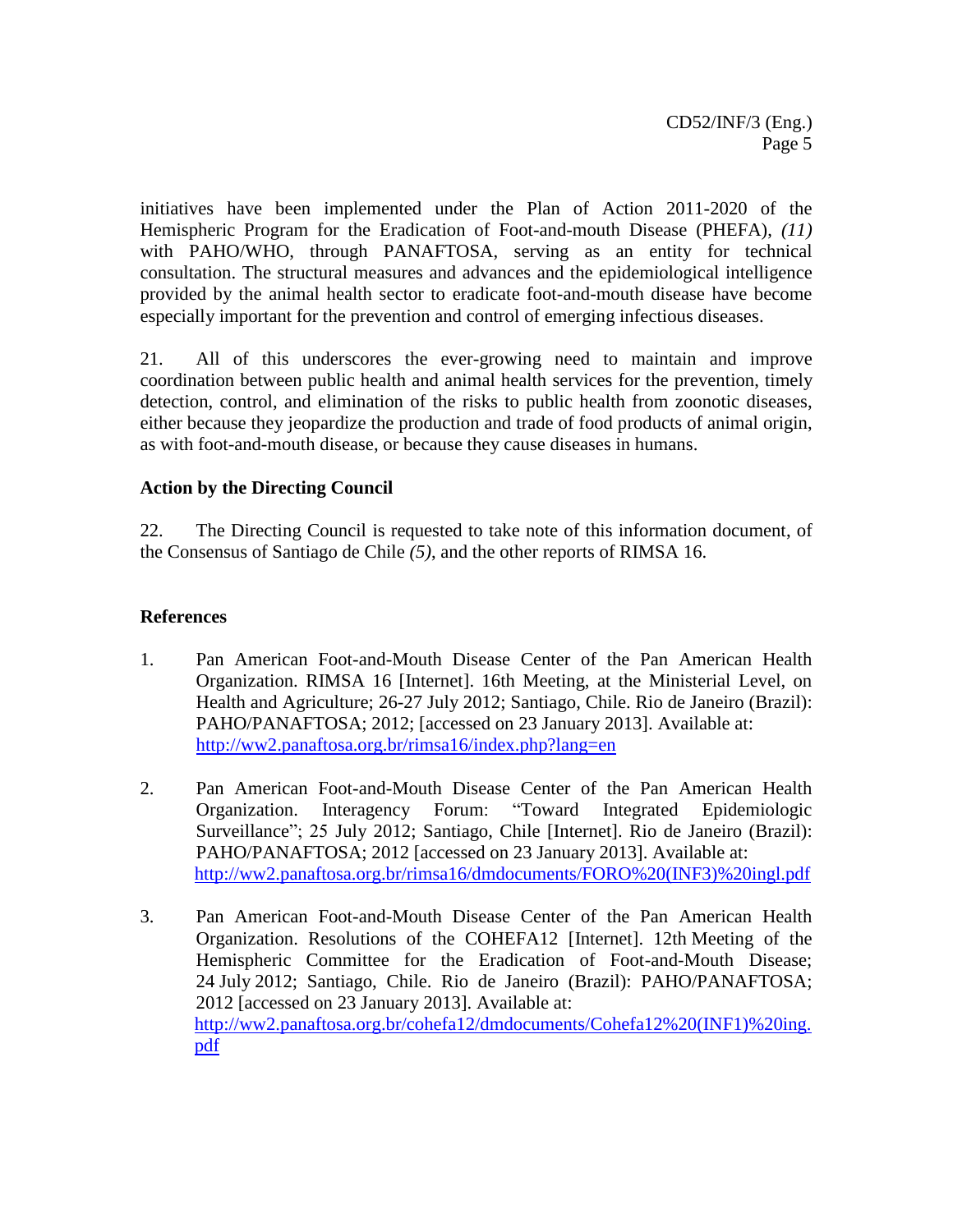CD52/INF/3 (Eng.) Page 6

4. Pan American Foot-and-Mouth Disease Center of the Pan American Health Organization. Recomendations: COPAIA 6 [Internet]. 6th Meeting of the Pan American Commission on Food Safety; 24 July 2012; Santiago, Chile. Rio de Janeiro (Brazil): PAHO/PANAFTOSA; 2012 [accessed on 23 January 2013]. Available at: [http://ww2.panaftosa.org.br/copaia6/dmdocuments/COPAIA%20FINAL%20REP](http://ww2.panaftosa.org.br/copaia6/dmdocuments/COPAIA%20FINAL%20REPORT_jt7ago2012-engl.pdf)

ORT\_it7ago2012-engl.pdf

- 5. Pan American Foot-and-Mouth Disease Center of the Pan American Health Organization. Consensus of Santiago of Chile [sic] [Internet]. 16th Meeting, at the Ministerial Level, on Health and Agriculture; 26-27July 2012; Santiago, Chile. Rio de Janeiro (Brazil): PAHO/PANAFTOSA; 2012 [accessed on 23 January 2013]. Available at: [http://ww2.panaftosa.org.br/rimsa16/dmdocuments/RIMSA16\(INF5\)%20Consens](http://ww2.panaftosa.org.br/rimsa16/dmdocuments/RIMSA16(INF5)%20Consensus%20ingles.pdf) [us%20ingles.pdf](http://ww2.panaftosa.org.br/rimsa16/dmdocuments/RIMSA16(INF5)%20Consensus%20ingles.pdf)
- 6. Organización de las Naciones Unidas para la Alimentación y la Agricultura. Panorama de la seguridad alimentaria y nutricional en América Latina y el Caribe 2012. Resumen ejecutivo [Internet]. Rome (Italy): FAO; 2012 [accessed on 23 January 2013]. Available at: [http://www.rlc.fao.org/es/publicaciones/panorama-2012/.](http://www.rlc.fao.org/es/publicaciones/panorama-2012/)
- 7. García-Rodríguez JF, García-Fariñas A, Rodríguez-León GA, Gálvez-González AM. Dimensión económica del sobrepeso y la obesidad como problemas de salud pública. *Salud en Tabasco.* 2010;16:891-896.
- 8. Kendall P. Myers, Christopher W. Olsen, et al. Are swine workers in the United States at increased risk of infection with zoonotic influenza virus? *Clinical Infectious Diseases*; 2006 Jan 1;42(1):14–20. Epub 2005 Nov 22.
- 9. McDermott J. and Grace D. Agriculture-Associated Diseases: Adapting agriculture to improve human health. In *Reshaping agriculture for nutrition and health*, eds. Shenggen Fan and Rajul Pandya-Lorch Chapter 12. Pp103-112 Washington (DC), US: International Food Policy Research Institute; 2012.
- 10. Schneider MC, Aguilera XP, Smith RM, Moynihan MJ, Barbosa da Silva Junior J, Aldighieri S, Almiron M. Importance of animal/human health interface in potential public health emergencies of international concern in the Americas. *Rev Panam. Salud Pública* [online]. May 2011 [accessed on 23 January 2013]; 29(5):371-379. Available at: [http://new.paho.org/journal/index.php?option=com\\_docman&task=doc\\_download](http://new.paho.org/journal/index.php?option=com_docman&task=doc_download&gid=250&Itemid) [&gid=250&Itemid.](http://new.paho.org/journal/index.php?option=com_docman&task=doc_download&gid=250&Itemid)